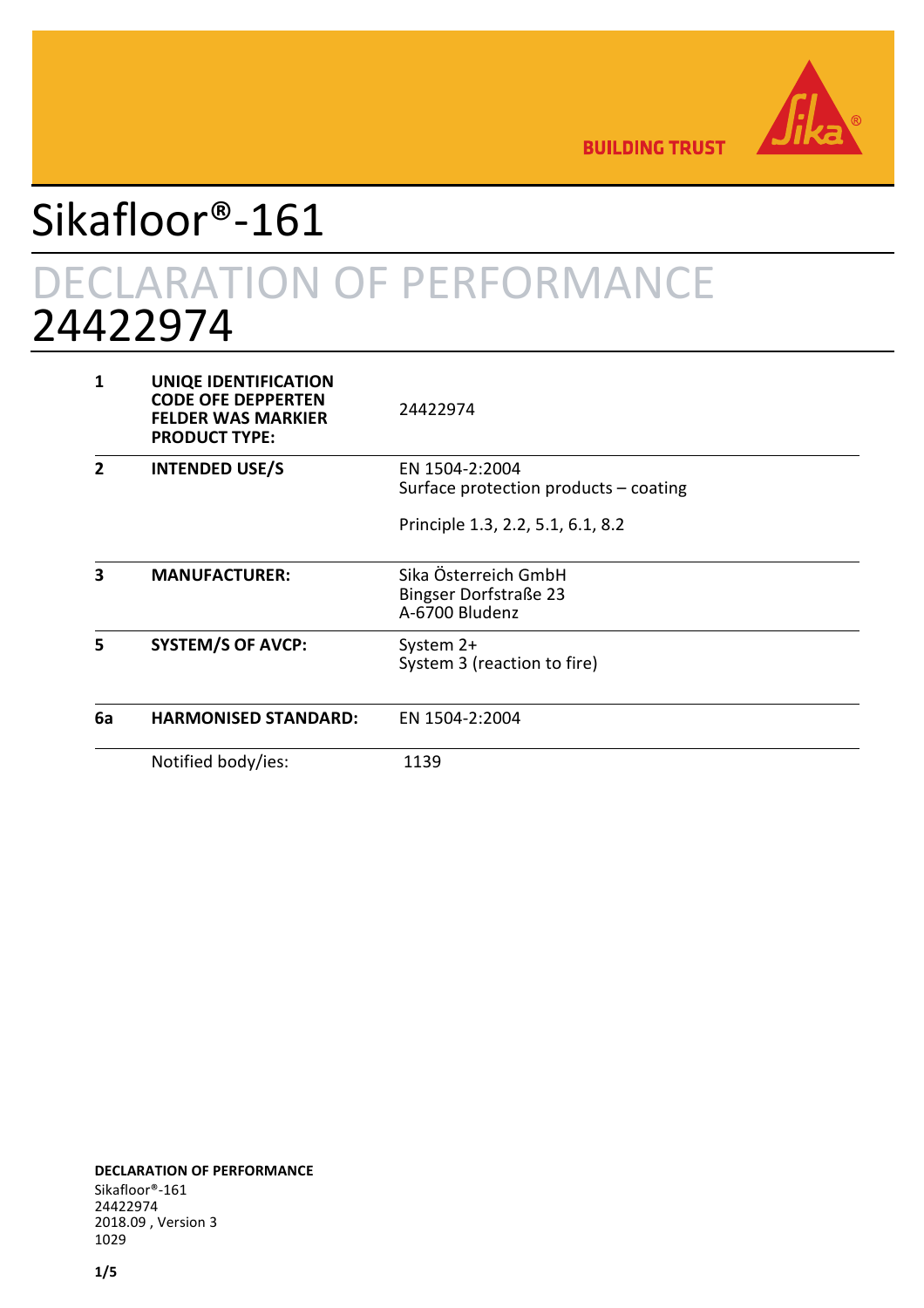## **7 DECLARED PERFORMANCE/S:**

| <b>Essential Characteristics</b>                  | Performance                              | Harmonized<br><b>Technical</b><br>Specification |
|---------------------------------------------------|------------------------------------------|-------------------------------------------------|
| Linear shrinkage                                  | <b>NPD</b>                               |                                                 |
| Compressive strength                              | <b>NPD</b>                               |                                                 |
| Coefficient of thermal expansion                  | <b>NPD</b>                               |                                                 |
| Abrasion resistance                               | <3000 mg                                 |                                                 |
| Cross-cut                                         | <b>NPD</b>                               |                                                 |
| Permeability to CO <sub>2</sub>                   | $S_D \geq 50$ m                          |                                                 |
| Water vapour permeability                         | Class III                                |                                                 |
| Capillary absorption and permeability to<br>water | $w \le 0.1 \text{ kg/(m}^{2} * h^{0.5})$ |                                                 |
| Thermal compatibility                             | <b>NPD</b>                               |                                                 |
| Resistance to thermal shock                       | <b>NPD</b>                               |                                                 |
| Chemical resistance                               | <b>NPD</b>                               | EN 1504-2:2004                                  |
| Resistance to severe chemical attack              | Class II                                 |                                                 |
| Crack bridging ability                            | <b>NPD</b>                               |                                                 |
| Impact resistance                                 | Class II                                 |                                                 |
| Adhesion strength by pull-off test                | $\geq$ 2.0 N/mm <sup>2</sup>             |                                                 |
| Reaction to fire                                  | $E_{fl}$                                 |                                                 |
| Skid resistance                                   | <b>NPD</b>                               |                                                 |
| Artificial weathering                             | <b>NPD</b>                               |                                                 |
| Antistatic behavior                               | <b>NPD</b>                               |                                                 |
| Adhesion on wet concrete                          | <b>NPD</b>                               |                                                 |
| Dangerous substances                              | See local safety data sheet              |                                                 |

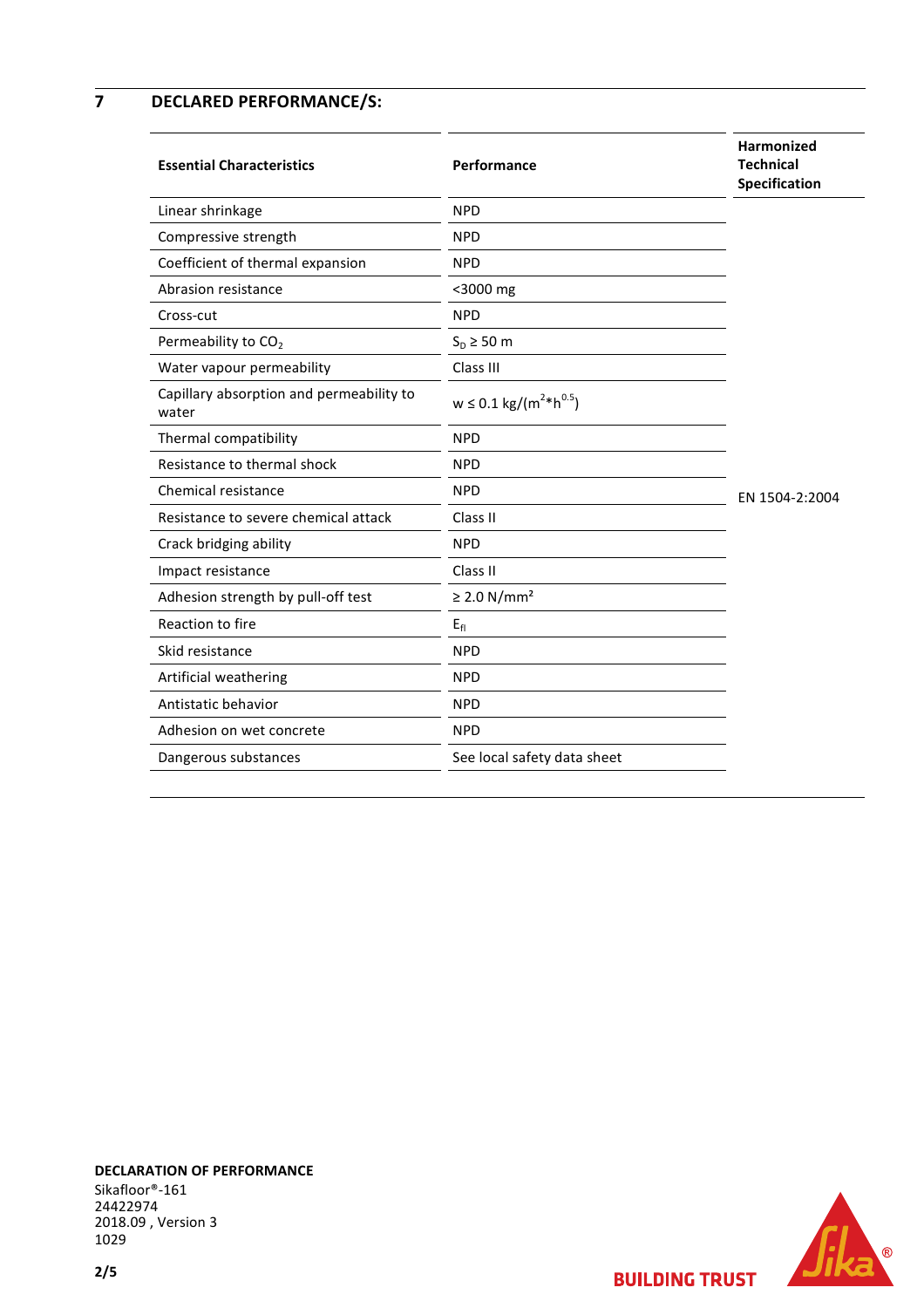#### **8 APPROPRIATE TECHNICAL DOCUMENTATION AND/OR – SPECIFIC TECHNICAL DOCUMENTATION**

The performance of the product identified above is in conformity with the set of declared performance/s. This declaration of performance is issued, in accordance with Regulation (EU) No 305/2011, under the sole responsibility of the manufacturer identified above.

Signed for and on behalf of the manufacturer by:

Samuel Plüss Function: Managing Director Wien, 12 September 2018

 $\sqrt{\frac{1}{1-\rho^2}}$ 

Wolfgang Kohlert Function: Product Engineer Wien, 12 September 2018

. . . . . . . . . . . . . . . . . . . . . . . . . . . . . . . . .

End of information as required by Regulation (EU) No. 305/2011

|                     | <b>RELATED DECLARATION OF PERFORMANCE</b> |            |  |  |  |
|---------------------|-------------------------------------------|------------|--|--|--|
| <b>Product Name</b> | Harmonised technical specification        | DOP Number |  |  |  |
| Sikafloor®-161      | 13813:2002                                | 19071621   |  |  |  |



**BUILDING TRUST**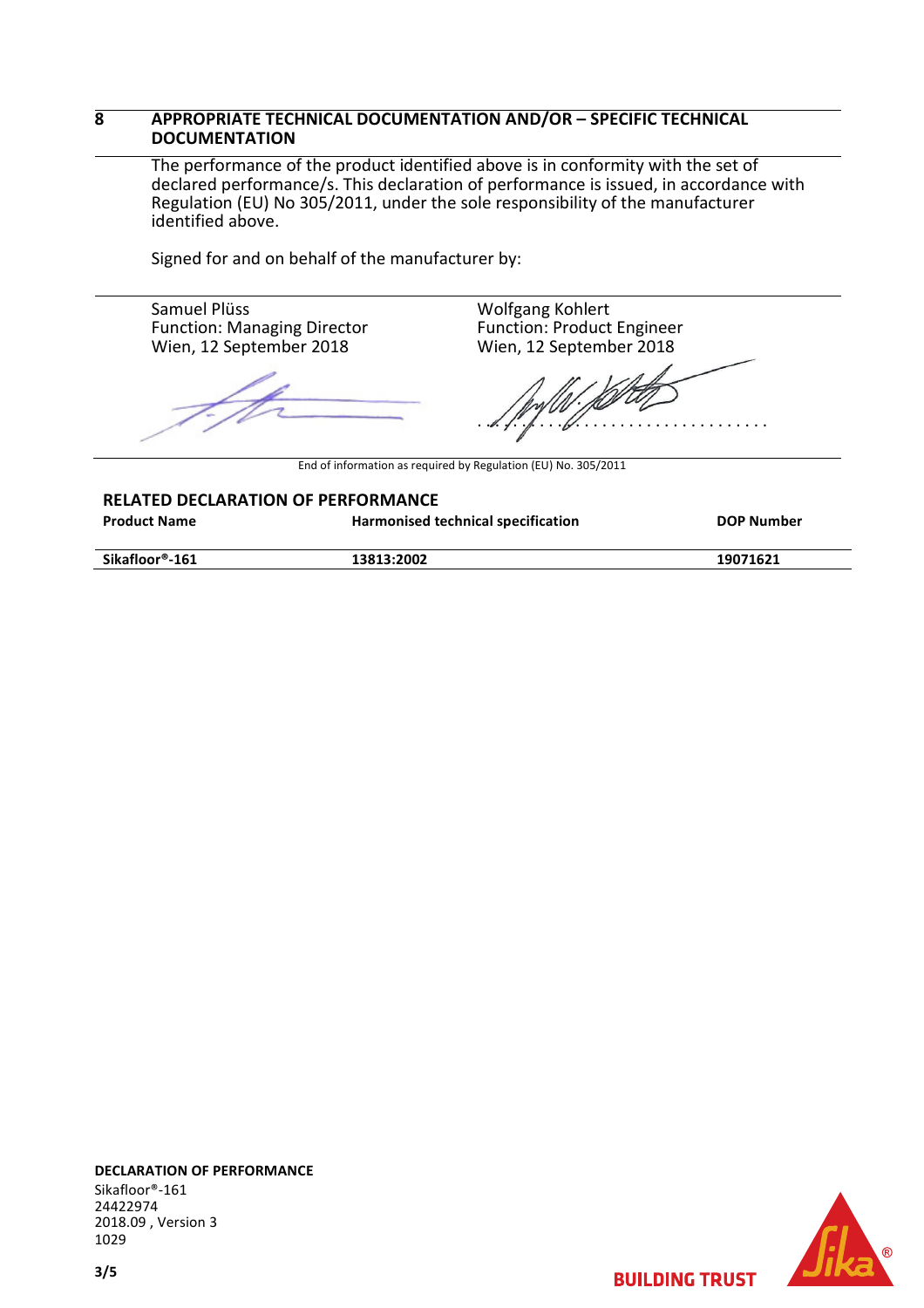| 17                                                          |                                                |  |  |  |  |
|-------------------------------------------------------------|------------------------------------------------|--|--|--|--|
| Sika Österreich GmbH, Bingser Dorfstraße 23, A-6700 Bludenz |                                                |  |  |  |  |
| 24422974                                                    |                                                |  |  |  |  |
| EN 1504-2:2004                                              |                                                |  |  |  |  |
| 1139                                                        |                                                |  |  |  |  |
|                                                             | surface protection products - coating          |  |  |  |  |
|                                                             |                                                |  |  |  |  |
| Abrasion resistance                                         | <3000 mg                                       |  |  |  |  |
| Permeability to CO <sub>2</sub>                             | $SD \geq 50$ m                                 |  |  |  |  |
| Water vapour permeability                                   | Class III                                      |  |  |  |  |
| Capillary absorption and permeability to water              | $w \le 0.1 \text{ kg/(m}^{2*} \text{h}^{0.5})$ |  |  |  |  |
| Resistance to severe chemical attack                        | Class II                                       |  |  |  |  |
| Impact resistance                                           | Class II                                       |  |  |  |  |
| Adhesion strength by pull-off test                          | $\geq$ 2.0 N/mm <sup>2</sup>                   |  |  |  |  |
| Reaction to fire                                            | $E_{fl}$                                       |  |  |  |  |
| Dangerous substances                                        | See local safety data sheet                    |  |  |  |  |
|                                                             |                                                |  |  |  |  |
| dop.sika.com                                                |                                                |  |  |  |  |

# **ECOLOGY, HEALTH AND SAFETY INFORMATION (REACH)**

For information and advice on the safe handling, storage and disposal of chemical products, users shall refer to the most recent Safety Data Sheet (SDS) containing physical, ecological, toxicological and other safety related data, copies of which can be found under www.sika.at.

## **LEGAL NOTE**

The information, and, in particular, the recommendations relating to the application and end-use of Sika products, are given in good faith based on Sika´s current knowledge and experience of the products when properly stored, handled and applied under normal conditions in accordance with Sikas recommendations. In practice, the differences in materials, substrates and actual site conditions are such that no warranty in respect of merchantability or of fitness for a particular purpose, nor any liability arising out of any legal relationship whatsoever, can be inferred either from this information, or from any written recommendations, or from any other advice offered. The user of the product must test the products suitability for the intended application and purpose. Sika reserves the right to change the properties of its products. The proprietary rights of third parties must be observed. All orders are accepted subject to our current terms of sale and delivery. Users must always refer to the most recent issue of the local Product Data Sheet for the product concerned, copies of which can be found under www.sika.at.

**DECLARATION OF PERFORMANCE** 

Sikafloor®-161 24422974 2018.09 , Version 3 1029



**BUILDING TRUST**